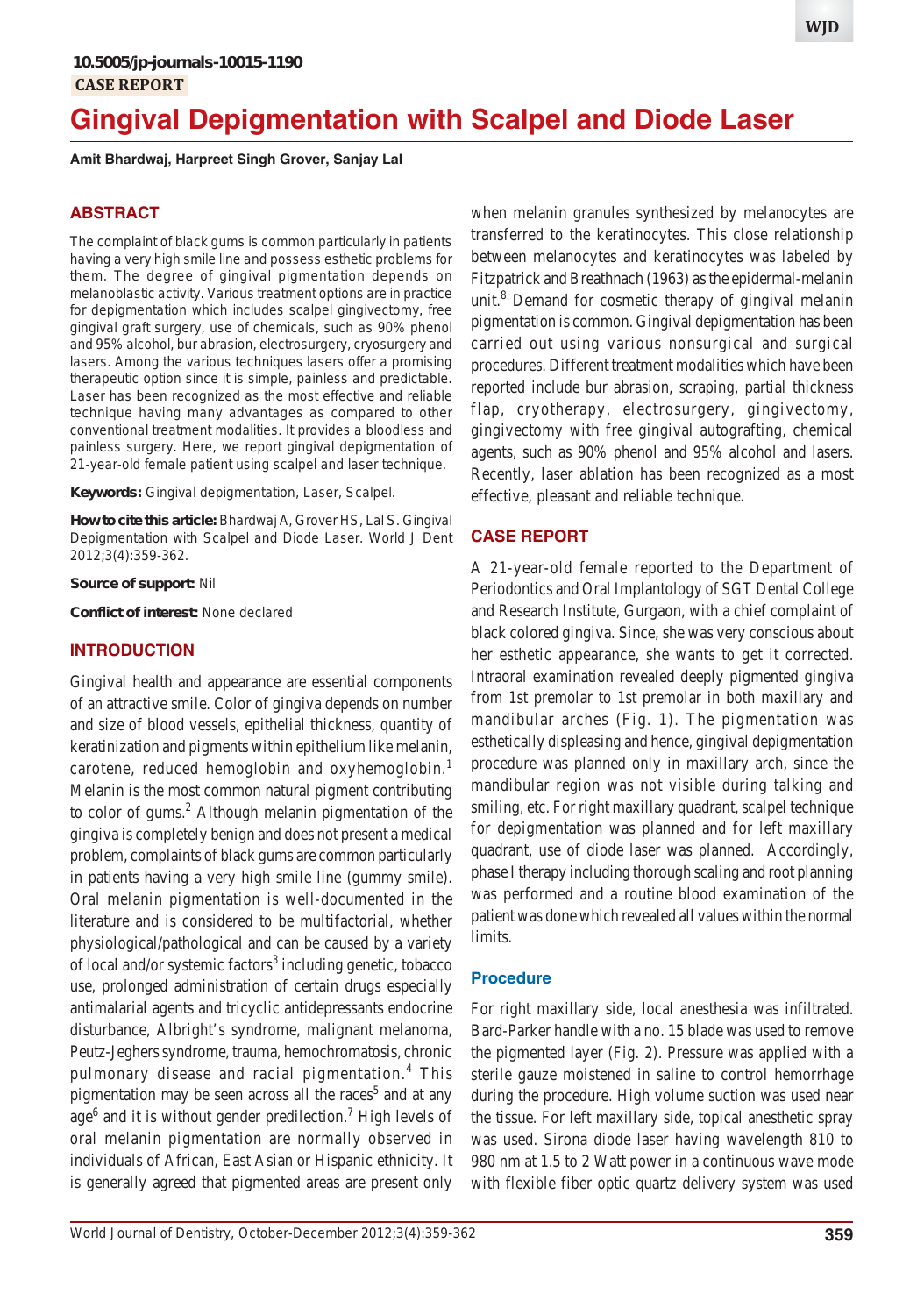#### *Amit Bhardwaj et al*



**Fig. 1:** Pigmentation on both maxillary and mandibular gingiva



Fig. 4: Contact of laser tip with the pigmented tissue



**Fig. 2:** Removal of pigmented layer using scalpel



**Fig. 5:** Immediate postoperative site of scalpel technique



**Fig. 3:** Sirona diode laser unit



**Fig. 6:** Immediate postoperative site of laser technique

(Fig. 3). After the selected power settings were entered, the laser was activated. The procedure was performed in contact mode. The tip was held in light contact with the tissue and the procedure was performed with light sweeping brush strokes (Fig. 4). High volume suction was used. The laser tip was directed to the target tissue until blister formation occurred. Blistered gingiva was scraped off with wet, saline moistened gauze to remove the epithelium containing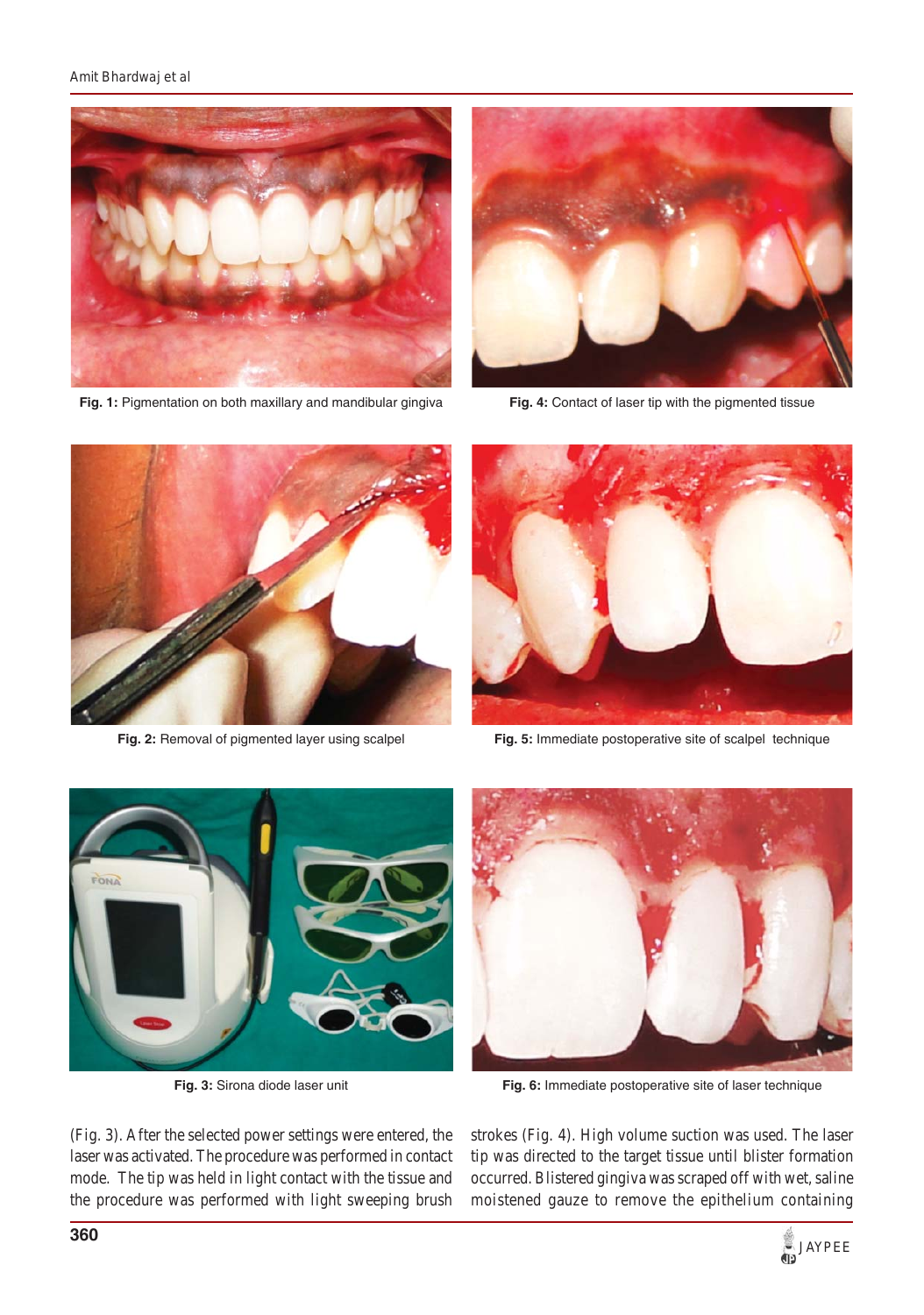

**Fig. 7:** Healing of both sides after 1 week

melanin pigmentation. No pain was experienced by the patient during the procedure. Patient was advised to take paracetamol (650 mg) immediately after the procedure. Following the procedure no periodontal pack was given and no antibiotics were administered.

 Both sides were appeared normal immediately after the surgery (Figs 5 and 6). Patient was called on the 3rd day, when progressive healing of surgical site was seen. Patient did not report any pain or discomfort on the side treated with laser after the procedure. She felt little discomfort on the side treated with the scalpel but there was no pain on that side. At 1 week review appointment, complete healing of wound on both sides was seen (Fig. 7). At present, i.e. after 2 months, the pigmentation has not recurred. Patient is still on follow-up visits.

# **DISCUSSION**

LASER is an acronym for Light Amplification by Stimulated Emission of Radiation, based on theories and principles first put forth by Einstein in the early 1900s. The first actual laser system was introduced by Maiman in 1960.<sup>9</sup> Laser light is a man-made single-photon wavelength. The process of lasing occurs when an excited atom is stimulated to remit a photon before it occurs spontaneously. Stimulated emission of photons generates a very coherent, collimated, monochromatic ray of light.<sup>10</sup> Clinical lasers are of two types: Soft and hard lasers. Soft lasers are claimed to aid healing and to reduce inflammation and pain. Its applications include frenectomies, ablation of lesions, incisional and excisional biopsies, gingivectomies, gingivoplasties, deepithelization, soft tissue tuberosity reductions, operculum removal, coagulation of graft donor sites and certain crown lengthening procedures. Surgical hard lasers, however, can cut both hard and soft tissues. Currently, numerous laser systems; both soft and hard lasers are available for dental

use, like neodymium-doped yttrium-aluminum-garnet  $(Nd:YAG)^{11}$  carbon dioxide  $(CO<sub>2</sub>)$ ,<sup>12</sup> semiconductor diode lasers,  $^{13}$  erbium-doped yttrium-aluminum-garnet (Er:YAG) laser.

There are many advantages of lasers over surgical procedures. According to Wigdor et al (1995), these include:

- 1. Dry and bloodless surgery,
- 2. Instant sterilization of the surgical site,
- 3. Reduced bacteremia,
- 4. Reduced mechanical trauma,
- 5. Minimal postoperative swelling and scarring and
- 6. Minimal postoperative pain.

All these above-mentioned advantages are evidently experienced in the above case. During procedure, there was no bleeding, which is almost always present when surgical approaches like bur abrasion, scraping, partial thickness flap or gingivectomy are used. Also, postoperatively, no pain was experienced by the patient and no swelling or any other signs of infection were noticed, whereas other alternative procedures have to be accompanied by administration of antibiotics and analgesics to minimize postoperative infection and pain. Especially, children and adolescents are among the best candidates for laser use because they are particularly bothered by pain, bleeding and extra postoperative office visits.

Lasers can be used for patients to reduce anxiety or fear of drill. It provides a 'needle-free' approach or no anesthesia dentistry. Also, laser dentistry requires less chairside time compared with more traditional treatments and hence results in more patient cooperation and more efficient dental practice. There is increased coagulation and a necrotic slough is formed over the surface of soft tissue after treating with lasers. There is no need of sutures and a faster and more comfortable healing is seen. Thus, it provides faster and better treatment of gum disease.

There are few disadvantages of laser. They are following:

- 1. Expensive,
- 2. Technique-sensitive,
- 3. Need for eye protection for doctor, patient and assistant,
- 4. Hyperpigmentation can reappear in 6 months to 1 year time and
- 5. Tissue penetration from laser may cause thermal damage to underlying hard tissues.

# **CONCLUSION**

For many intraoral soft tissue surgical procedures, the laser is a viable alternative to the scalpel. In the modern dental practice using laser technology, procedures can be accomplished with less invasive methods, a more relaxed